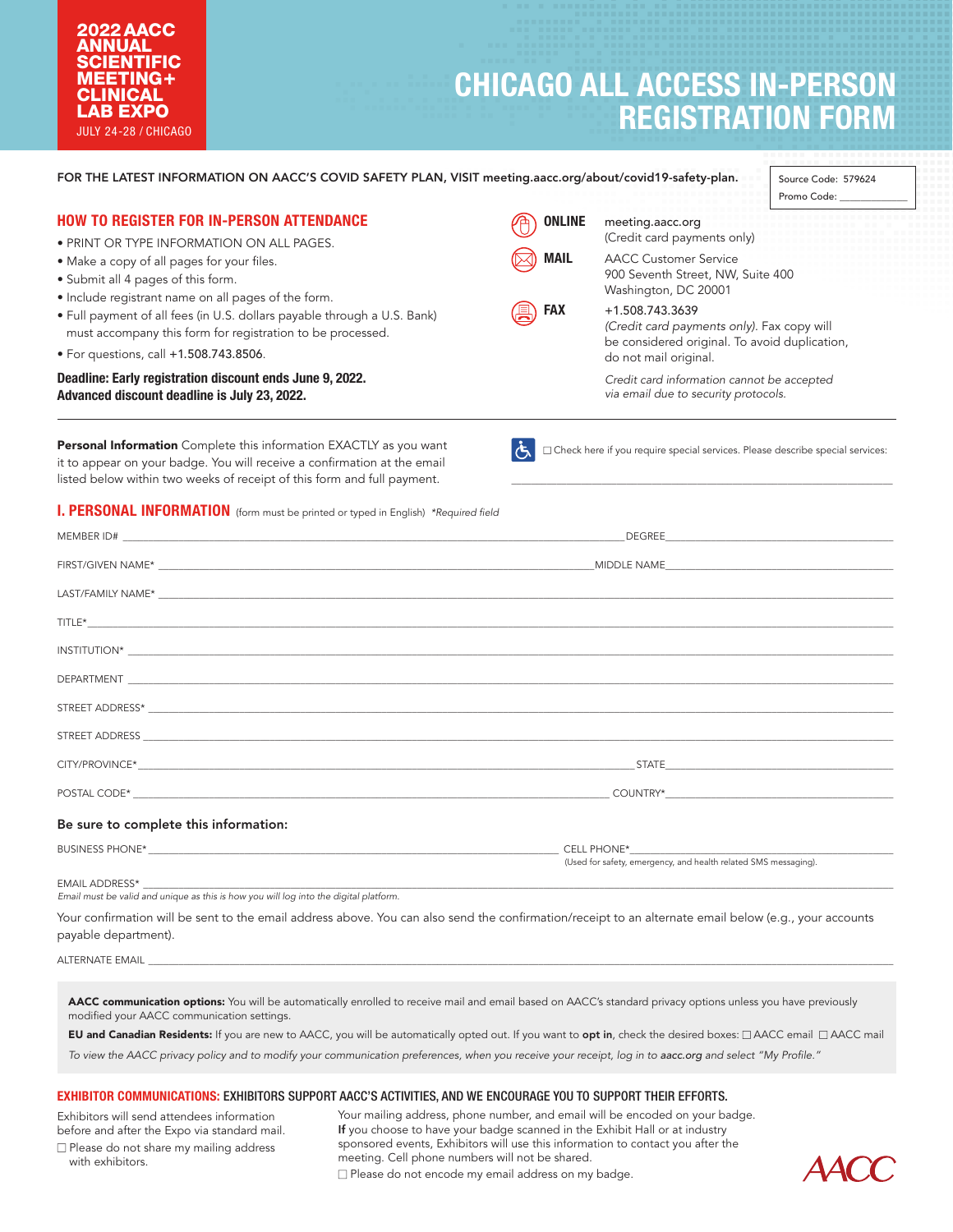REGISTRANT'S NAME \_\_\_\_\_\_\_\_\_\_\_\_\_\_\_\_\_\_\_\_\_\_\_\_\_\_\_\_\_\_\_\_\_\_\_\_\_\_\_\_\_\_\_\_\_\_\_\_\_\_\_\_\_\_\_\_\_\_\_\_\_\_\_\_\_\_\_\_\_\_\_\_\_\_\_\_\_\_\_\_\_\_\_\_\_\_\_\_\_\_\_\_\_\_\_\_\_\_\_\_\_\_\_\_\_\_\_\_\_\_\_\_\_\_\_\_\_\_\_\_\_\_\_\_\_\_\_\_\_\_\_\_\_\_\_\_\_\_\_\_\_\_\_\_

**II. YOUR INFORMATION** The following information MUST BE completed to process your application.

#### 1. Which best describes your organization's primary function?

*(Select the one that most closely matches yours)*

n 01 Laboratory/Laboratory System □ 02 Hospital/Health System/

- Health Clinic
- □ 03 Community Health Center
- □ 04 Blood Center/Blood Bank □ 05 Diagnostics Company
- □ 06 Medical Device Company
- □ 07 Pharmaceutical Company
- □ 08 Pharmaceutical Research
- □ 09 Biotechnology Company
- □ 10 OEM Company
- □ 11 Distributor
- □ 12 Consulting Company
- $\square$  13 Laboratory Information Systems/
- Informatics Company □ 14 Investment Company/
- Industry Analyst
- □ 15 Contract Research Organization
- □ 16 Government Agency
- □ 17 Educational Institution
- □ 18 Non-profit Association
- $\Box$  19 Retired from full-time employment □ 20 Other (please specify): \_\_\_\_\_\_\_\_\_\_\_\_\_\_\_\_\_\_\_\_\_\_\_\_\_\_\_\_\_\_\_\_\_\_

*If you answered that you are primarily a Laboratory/Laboratory System, answer 2–6. If not, skip to question 7.*

#### 2. Please select the type of laboratory that most closely matches yours

- □ 01 University Hospital Laboratory □ 02 Managed Care/Coordinated Care
- Network/Healthcare System □ 03 State/County/Local Hospital
- Lab System
- □ 04 Clinical Laboratory
- □ 05 Private Hospital Laboratory
- $\Box$  06 Independent Laboratory □ 07 Physician Office Laboratory
- □ 08 Veterans/Military Hospital Laboratory
- □ 09 Government/Public Health Laboratory
- □ 10 Commercial Laboratory
- □ 11 Reference Laboratory
- □ 12 Research Laboratory
- □ 13 Diagnostics Manufacturer Lab
- □ 14 Pharmaceutical Laboratory
- n 15 Forensic Lab

III. MEMBERSHIP

- □ 16 Direct-to-Consumer Laboratory (pharmacy, retail, etc.)
- □ 17 Urgent Care Center Laboratory

□ Join AACC today (Professional membership \$244)  $\Box$  Renew my membership (and current membership options)

*If you answered Managed Care/ Coordinated Care Network/ Healthcare System in 2, please answer 3:*

3. How many sites are in your Coordinated Care Network?  $\Box$  01 (1–5)

 $\Box$  02 (6-10)  $\Box$  03 (11–15)  $\Box$  04 (16+)

4. If you work in a hospital lab, how many beds are in your hospital?  $\Box$  01 (0–199)  $\Box$  02 (200-399)  $\Box$  03 (400–599)  $\Box$  04 (600+)

# 5. What are the functions of

- your lab? *(Select all that apply)*  $\Box$  01 Biochemistry □ 02 Blood Banking □ 03 Chemistry  $\Box$  04 Clinical Trials □ 05 Coagulation  $\Box$  06 Core Lab □ 07 Forensic Testing n 08 Genetic Testing □ 09 Hematology  $\square$  10 Immunology □ 11 Microbiology  $\square$  12 Molecular Testing □ 13 Pediatric/Newborn Screening □ 14 Point-of-Care Testing □ 15 Toxicology  $\square$  16 Transfusion Medicine
- □ 17 Veterinary Testing
- $\Box$  18 Additional Functions
	- (please specify):
- 6. What role(s) do you play in the acquisition of systems and/or instruments for your lab? *(Select all that apply)*

\_\_\_\_\_\_\_\_\_\_\_\_\_\_\_\_\_\_\_\_\_\_\_\_\_\_\_\_\_\_\_\_\_\_\_

- 
- $\square$  01 Evaluate options for purchase
- $\square$  02 Recommend products  $\Box$  03 Participate in team evaluation
- $\square$  04 Assess product after purchase

current expiration date, whichever is later. You can find your current expiration date by logging on to your profile on aacc.org.

n Renew my membership (and current membership options) *if* my current membership expires before July 28, 2022

- $\square$  05 Final selection
- $\Box$  06 No role

#### 7. What is the highest degree (or equivalent) you hold?

- □ 01 Doctoral Degree (PhD) □ 02 Medical Degree (MD) □ 03 MD and PhD □ 04 Master's Degree (MA/MS/MBA) □ 05 Bachelor's Degree (BA/BS/BSMT) □ 06 Nurse Practitioner □ 07 Physician Assistant  $\Box$  08 RN  $\Box$  09 LPN  $\Box$  10 JD  $\Box$  11 MBA and JD
- n 12 PharmD
- □ 13 PharmD and PhD
- 
- □ 14 Associate's Degree □ 15 High School Degree
- 

#### 8. What is your primary job function?

- □ 01 Lab Director/Assistant Director
- □ 02 Lab Manager
- □ 03 Scientific Director
- □ 04 Medical Director
- □ 05 Lab/Medical Technologist
- (Supervisory)/Lead Tech □ 06 Lab/Medical Technologist
- (Non-Supervisory)
- □ 07 President/VP/Other Executive
- $\Box$  08 Pathologist
- □ 09 MD/Clinician
- $\square$  10 Nurse
- □ 11 Pharmacist
- □ 12 Hospital Administrator
- □ 13 Chief Medical Officer
- □ 14 Clinical Chemist
- □ 15 Point-of-Care Testing
- □ 16 Quality Assurance
- □ 17 Cytotechnologist  $\Box$  18 Lab Information Systems
- $\square$  19 Scientific Affairs
- 
- □ 20 Research or Development Scientist/Engineer
- □ 21 Manufacturing/Operations
- □ 22 Marketing/Sales
- $\square$  23 Analyst
- $\square$  24 Regulatory Affairs
- □ 25 Educator □ 26 Student/Fellow
- □ 27 Consultant
- n 28 Retired

If your AACC membership will expire before the last day of the meeting (July 28, 2022), then you must renew your membership when you register to be eligible for the member discount. Your renewed membership will be valid for one year from the date your payment is processed or one year from your

# 9. What is your age?

PAGE 2

 $\Box$  01 (under 25)  $\Box$  02 (25–39)  $\Box$  03 (40–44)  $\Box$  04 (45–54)  $\square$  05 (55–64)  $\Box$  06 (65–74)  $\Box$  07 (75 and over) □ 08 Prefer not to answer

### 10. What is your gender?

- $\Box$  01 Male  $\Box$  02 Female  $\Box$  03 Prefer not to answer
- 11. Which of the following best describes your business interests at this meeting? *(Select one)*

□ 02 Market lab products or services  $\Box$  03 Evaluate OEM suppliers, distribution opportunities or technology licensing □ 04 Solicit OEM, distribution or other B2B collaborations  $\square$  05 No product or business interest  $\square$  06 Other (please specify): \_\_\_\_\_\_\_\_\_\_\_\_\_\_\_\_\_\_\_\_\_\_\_\_\_\_\_\_\_\_\_\_\_ 12. Do you hold a MLT, MT (ASCP), MLS, ASCP or C (ASCP)

certification? □ 01 Yes □ 02 No

13. When visiting the Clinical Lab Expo which solutions will you seek? *(Select all that apply)* □ 01 Contract Manufacturer □ 02 Diagnostic IT Solutions □ 03 Diagnostic Testing n 04 Diagnostic Tools Manufacturer □ 05 Equipment Manufacturer □ 06 Lab Testing Services □ 07 Parts Supplier

□ 08 Professional Organization

(Cancer Markers, Cardiac Markers, Pharmacogenomics, Tumor

□ 10 Reagents Distributor □ 11 Regulatory □ 12 Solutions Support □ 13 Subject Area

Markers) □ 14 Supporting IT Solutions □ 15 Testing Compliance

□ 09 R&D

□ 01 Evaluate/acquire lab products or services for the lab or practice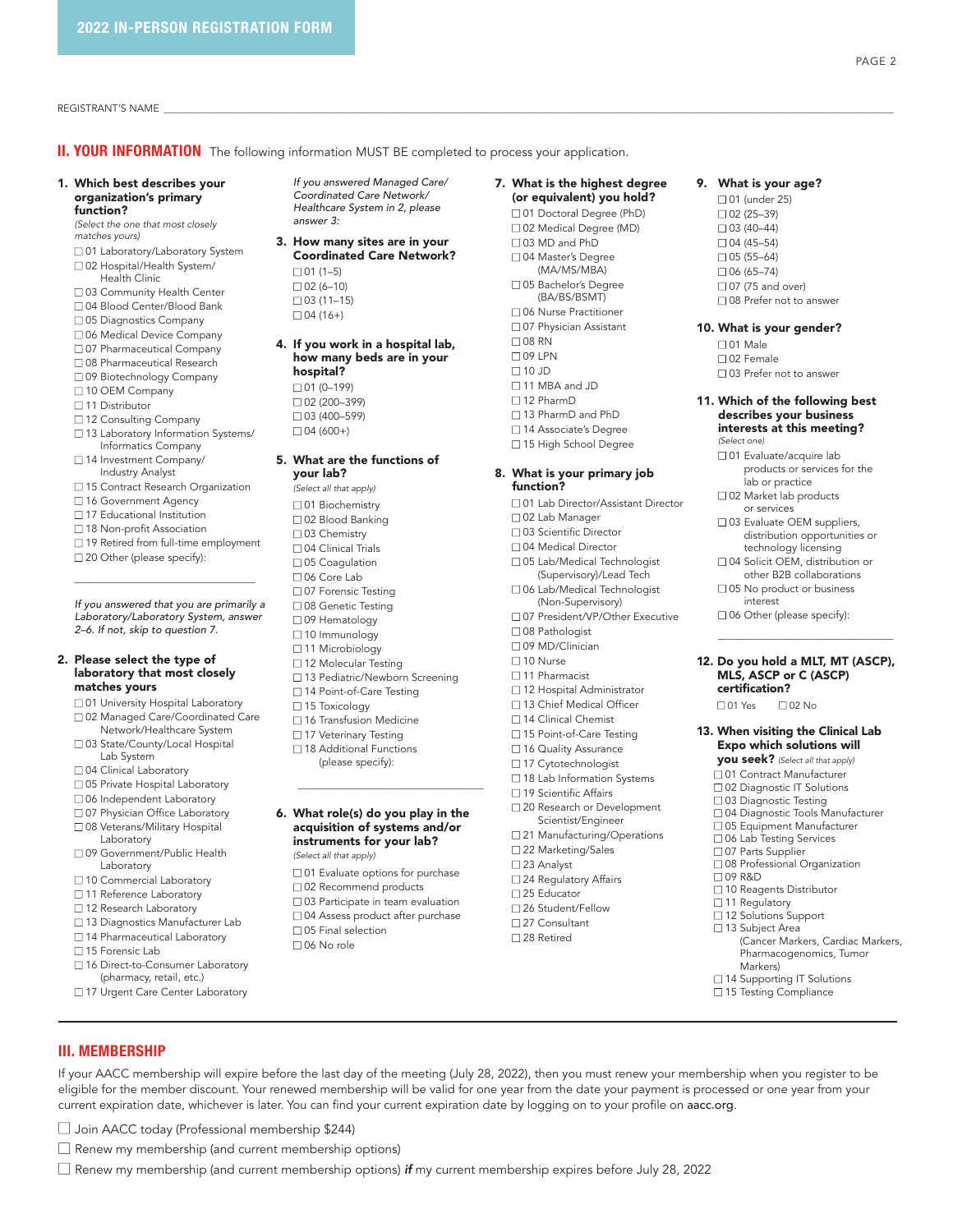REGISTRANT'S NAME \_\_\_\_\_\_\_\_\_\_\_\_\_\_\_\_\_\_\_\_\_\_\_\_\_\_\_\_\_\_\_\_\_\_\_\_\_\_\_\_\_\_\_\_\_\_\_\_\_\_\_\_\_\_\_\_\_\_\_\_\_\_\_\_\_\_\_\_\_\_\_\_\_\_\_\_\_\_\_\_\_\_\_\_\_\_\_\_\_\_\_\_\_\_\_\_\_\_\_\_\_\_\_\_\_\_\_\_\_\_\_\_\_\_\_\_\_\_\_\_\_\_\_\_\_\_\_\_\_\_\_\_\_\_\_\_\_\_\_\_\_\_\_\_

# IV. IN-PERSON CONFERENCE REGISTRATION FEES

| Please check choice(s)                                                                                                                                                            | <b>EARLY</b><br>Received<br>by 6/9 | <b>ADVANCED</b><br>Received<br>$6/10 - 7/23$ | <b>ONSITE</b><br>Or received<br>after 7/23 |
|-----------------------------------------------------------------------------------------------------------------------------------------------------------------------------------|------------------------------------|----------------------------------------------|--------------------------------------------|
| <b>All Access Registration (Full Conference)</b>                                                                                                                                  |                                    |                                              |                                            |
| □ 01 AACC Member (Professional, Professional<br>Affiliate, and Transitional)*                                                                                                     | \$640                              | \$785                                        | \$825                                      |
| $\Box$ 01E AACC Express Member                                                                                                                                                    | \$945                              | \$1,190                                      | \$1,240                                    |
| 02 Non-member                                                                                                                                                                     | \$945                              | \$1,190                                      | \$1,240                                    |
| $\sqcap$ 03 AACC Trainee Member                                                                                                                                                   | \$205                              | \$215                                        | \$225                                      |
| □ 03 Trainee/Student Non-member<br>Includes a one-year AACC Trainee<br>Membership. Discounted fees are a<br>benefit of membership. Proof of full-time<br>trainee status required. | \$245                              | \$255                                        | \$265                                      |
| $\sqcap$ 04 AACC Emeritus Member                                                                                                                                                  | \$205                              | \$215                                        | \$225                                      |
| <b>Sunday Only Daily Registration</b><br>$\Box$ 05 (Includes entrance to AACC Opening<br>Mixer and Opening Plenary Session, and<br>the Sunday Special Session)                    | \$0                                | \$0                                          | \$0                                        |
| Daily Registration (Monday-Thursday)<br>Check days that apply:<br>$\Box$ 06 Mon $\Box$ 07 Tues $\Box$ 08 Wed $\Box$ 09 Thurs                                                      | \$485                              | \$600                                        | \$625                                      |
| <b>Guest/Spouse Registration</b><br>□ 10 Guest/Spouse                                                                                                                             | \$205                              | \$220                                        | \$230                                      |
| *The AACC Member registration fee includes access to the conference recordings.<br>(See pg 4.)                                                                                    |                                    |                                              |                                            |

Spouse/Guest First/Given Name:

Last/Family Name:

## V. TICKETED SESSIONS

Tickets are not required unless you wish to attend a Roundtable or AACC University session. Only these ticketed sessions are displayed below. There will be a link to search all sessions in your confirmation email and on the AACC website.

Individuals registered as a guest/spouse may not register for ticketed sessions or receive continuing education credits.

*Indicate your preference by session number.*

## A. AACC University (190000 Series)

All courses are held on Sunday, July 24. An All Access (conference) registration is not required; only fees for individual courses.

|                                    |                                                   | <b>EARLY</b><br>Received by<br>6/9 | <b>ADVANCED</b><br>Received<br>$6/10 - 7/23$ |               | <b>ONSITE</b><br>Or received<br>after 7/23 |
|------------------------------------|---------------------------------------------------|------------------------------------|----------------------------------------------|---------------|--------------------------------------------|
| <b>Half Day Session</b><br>Member  |                                                   | \$155                              | \$185                                        |               | \$190                                      |
| Non-member                         |                                                   | \$205                              | \$245                                        |               | \$255                                      |
| <b>Full Day Session</b><br>Member  |                                                   | \$280                              | \$310                                        |               | \$325                                      |
| Non-member                         |                                                   | \$330                              | \$365                                        |               | \$380                                      |
| $\Box$ 191001                      | <b>Sunday Morning Sessions</b><br>$\Box$ 191002   | $\Box$ 191003                      | $\Box$ 191004                                |               |                                            |
| □ 192005                           | <b>Sunday Afternoon Sessions</b><br>$\Box$ 192006 | $\Box$ 192007                      | $\Box$ 192008                                | 192009        |                                            |
| <b>Full Day Sessions</b><br>193010 | □ 193011                                          | $\Box$ 193012                      | $\Box$ 193013                                | $\Box$ 193014 |                                            |
| Total # of Sessions                |                                                   |                                    | Total \$                                     |               |                                            |

#### B. Roundtable Sessions

\$25 each (received by July 23)

\$30 each (onsite or received after July 23)

*AACC Member/Non-member. Meal is not included.*

## Morning Sessions (40000 Series) Afternoon Sessions (50000 Series)

|  |                                           | 1st Choice 2nd Choice 3rd Choice |  |
|--|-------------------------------------------|----------------------------------|--|
|  |                                           |                                  |  |
|  |                                           |                                  |  |
|  |                                           |                                  |  |
|  |                                           |                                  |  |
|  |                                           |                                  |  |
|  |                                           |                                  |  |
|  | Total # of Sessions _____________________ |                                  |  |
|  |                                           |                                  |  |

#### VI. SPECIAL EVENTS

- 88 SYCL Workshop: Harnessing Laboratory Data for the Non-Programmer Saturday, July 23, 2022 • AACC Member/Non-member: \$50 # of Tickets\_\_\_\_\_\_\_\_\_\_\_\_\_\_\_\_\_ \$\_\_\_\_\_\_\_\_\_\_\_\_\_\_\_\_\_\_\_\_\_\_\_\_\_\_\_\_\_\_
- 91 26th Annual Management Sciences and Patient Safety Leadership Symposium

Sunday, July 24, 2022 • AACC Member/Non-member: \$20 # of Tickets\_\_\_\_\_\_\_\_\_\_\_\_\_\_\_\_\_ \$\_\_\_\_\_\_\_\_\_\_\_\_\_\_\_\_\_\_\_\_\_\_\_\_\_\_\_\_\_\_

90 Health for All Think Tank hosted by the Health Equity and Access Division

Monday, July 25, 2022 • AACC Member/Non-member: \$25 # of Tickets  $\qquad \qquad \bullet$ 

- 92 Annual LVD Division Poster Reception, Dinner Lecture, and Awards Recognition Monday, July 25, 2022 • AACC Member/Non-member: \$50
	- # of Tickets  $\qquad \qquad \text{S}$

96 Nutrition Division Symposium Monday, July 25, 2022 • AACC Member/Non-member: \$20 # of Tickets\_\_\_\_\_\_\_\_\_\_\_\_\_\_\_\_\_ \$\_\_\_\_\_\_\_\_\_\_\_\_\_\_\_\_\_\_\_\_\_\_\_\_\_\_\_\_\_\_

93 Clinical Translational Science Division Lunch and Learn Tuesday, July 26, 2022 • AACC Member/Non-member: \$15 # of Tickets\_\_\_\_\_\_\_\_\_\_\_\_\_\_\_\_\_ \$\_\_\_\_\_\_\_\_\_\_\_\_\_\_\_\_\_\_\_\_\_\_\_\_\_\_\_\_\_\_

#### 94 Mass Spectacular

Tuesday, July 26, 2022 • AACC Member/Non-member: \$10 # of Tickets\_\_\_\_\_\_\_\_\_\_\_\_\_\_\_\_\_ \$\_\_\_\_\_\_\_\_\_\_\_\_\_\_\_\_\_\_\_\_\_\_\_\_\_\_\_\_\_\_

- 98 AACC Academy Annual Membership Meeting + Awards Luncheon Wednesday, July 27, 2022 • AACC Member/Non-member: \$45 # of Tickets\_\_\_\_\_\_\_\_\_\_\_\_\_\_\_\_\_ \$\_\_\_\_\_\_\_\_\_\_\_\_\_\_\_\_\_\_\_\_\_\_\_\_\_\_\_\_\_\_
- 99 20th Annual Point-of-Care Coordinators Forum Thursday, July 28, 2022 • AACC Member/Non-member: \$20 # of Tickets\_\_\_\_\_\_\_\_\_\_\_\_\_\_\_\_\_ \$\_\_\_\_\_\_\_\_\_\_\_\_\_\_\_\_\_\_\_\_\_\_\_\_\_\_\_\_\_\_

Total # of Special Events\_\_\_\_\_\_\_\_\_\_\_\_ Total \$\_\_\_\_\_\_\_\_\_\_\_\_\_\_\_\_\_\_\_\_\_